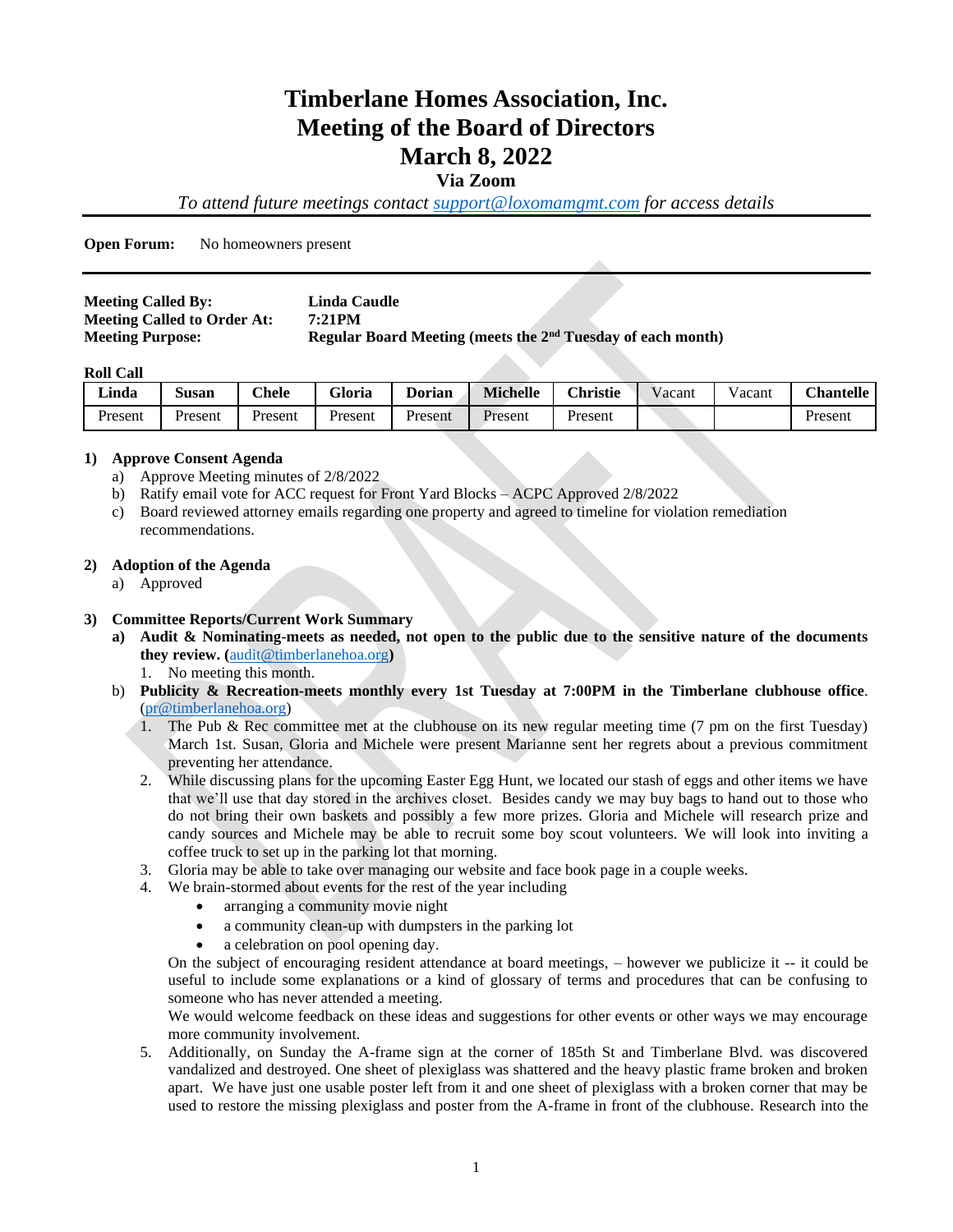cost of replacement is ongoing.

- c) **Architectural Control & Policy Compliance (ACPC)-meets monthly every 4 th Thursday of the month at 7:00PM in the Timberlane clubhouse office**. [\(acpc@timberlanehoa.org\)](mailto:acpc@timberlanehoa.org)
	- 1. ACPC met via Google Meet and discussed open issues and actions required before March meeting.
	- 2. Chantelle sent over a report format and Chele converted it to Excel and added all new information, then uploaded to the ACPC drive for all committee members to access and update.
	- 3. Chantelle was notified of its presence and the need for new letters.
	- 4. We are slowly building a repetitive process that can be documented and followed for future meetings and violation management.
	- 5. Lastly, we have a few homeowners asking ACPC to meet with them to discuss property boundaries and we will be scheduling those soon.
	- 6. Chantelle asked for a clear list of where rock relocation and changes will be required in order to schedule the contactor. Susan will email details.
- d) **Maintenance & Pool**-**meets as needed. (**[maintenance@timberlanehoa.org](mailto:maintenance@timberlanehoa.org)**)** 
	- 1. Financials were delivered today so no report this month.

## **4) Treasurers Report**

- a) No detailed report this month.
- b) ICS Account is set up, so movement of dollars over FDIC insured will be moved to protect insurability.

## **5) Unfinished Business:**

- a) Discussed Sidewalk Repair estimate for Div 1 and scope mentions replacing asphalt. There was discussion of what the replacement would look like, and some members felt any old asphalt removed should be replaced with crushed gravel. Chantelle will gain clarification of the estimate and represent to the board. Again, this estimate is for Div 1 only in order to assure the plan will work for the community.
- b) Touched on tabled issues still in progress: Pool locker room repair, Community Cleanup Day
- c) Catchall Cleaned all Cul-De-Drains and is recommending twice yearly cleaning moving forward.

## **6) New Business:**

- a) The board asked Chantelle to contact PSE to identify what it would take replace all bulbs in light poles Timberlane pays for.
- b) The City of Covington is requesting approval for PSE to replace bulbs in three light poles along Timberlane Way to LED in order to support improvements being made by the City. This appears to be at no cost. The board discussed and all agreed to give the required permission.
- c) Discussed Google discontinuing the legacy business email system that Timberlane has been enjoying for free for the past decade. Because we are not a charitable organization we are unable to continue the free service and the lowest cost option is Google Business Starter for \$6 per user per month. Discussed other service providers that are at similar costs and would require migration which the board does not have the bandwidth to manage. Board agreed to transition to Google Business Starter and Chele will identify payment options and share with Audit and Chantelle to plan for payment.
- d) Discussed the state's plan to reopen and how that will affect clubhouse rentals and the 2022 pool plan for reopening. Chantelle to speak with David to get recommendations of any contract language to protect the Association based on the changing environment. Maintenance committee to begin discussion about a 2022 pool season.
- e) Discussed PSE Retrofit program suggesting programs for improving efficiencies in homes and the clubhouse.

#### **7) Association Manager's Report:**

- a) Has been working the system to get delinquency letters and statements out.
- b) Working on bulk rate lien filing process to clean up 2021 year-end.
- c) Have a good number of homes on payment plans.

#### **8) Executive Session** (8:57pm – 9:05pm)

a) Discussion on legal feedback regarding property in violation of rules. ACPC to review as a committee and provide commentary promptly.

#### **9) Table of Motions**

**Motion 1:** Approval of Consent Agenda Motion by: Linda